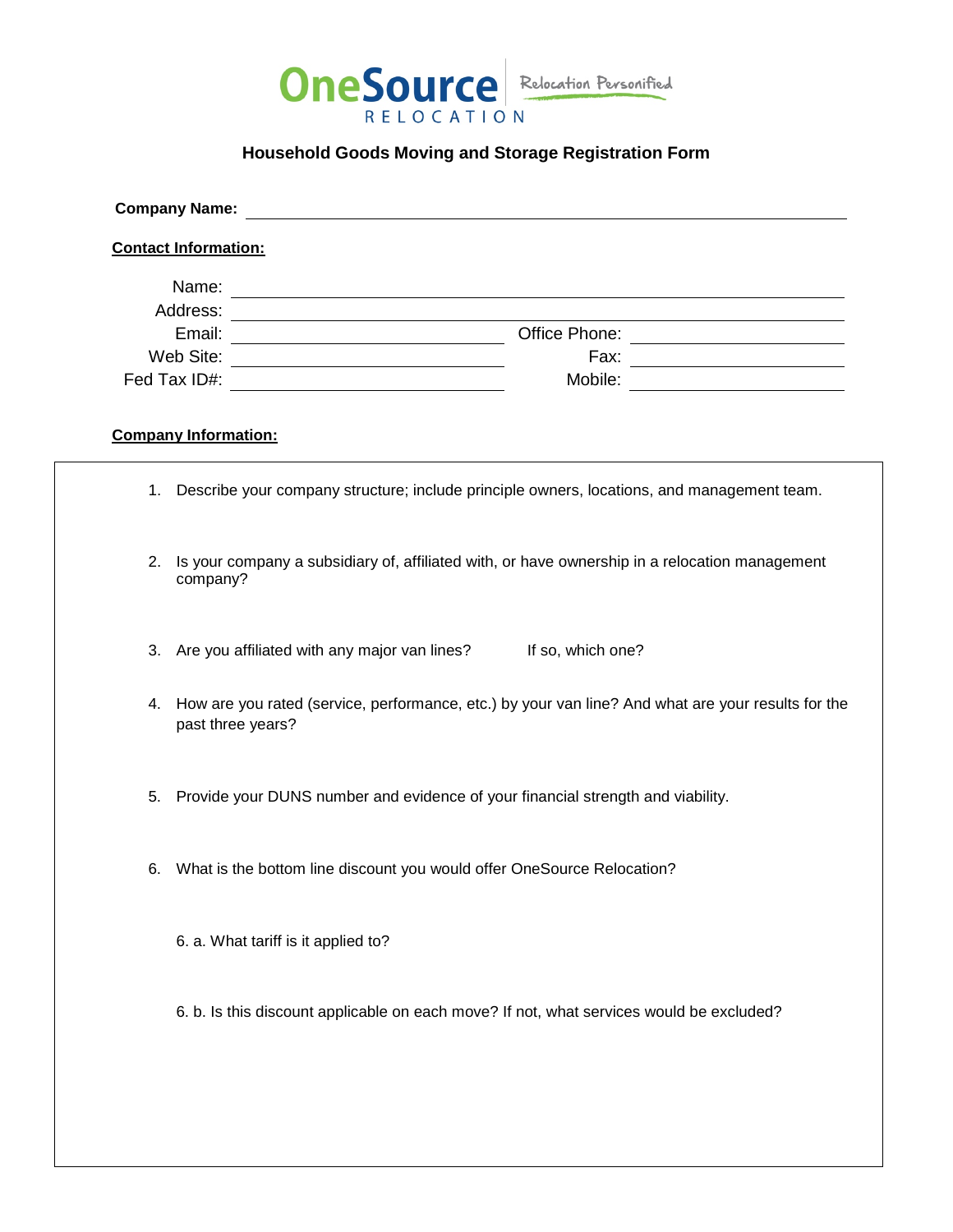- 7. Is there a fuel surcharge applicable on each move? If so, how is it calculated?
- 8. Does a seasonal surcharge apply? If so, how is it calculated?
- 9. Explain how you define self-pack and self-haul.
	- 9. a. What percentages of domestic shipments do you self-pack and self-haul?
	- 9. b. What are your primary areas for self-pack and self-haul?
	- 9. c. What are your secondary areas?
	- 9. d. How can you ensure that we will only receive the top 10% owner operators and packing crews on domestic interstate shipments?
- 10. Explain your company's full value replacement coverage:
	- 10. a. What factor is used to determine the amount of full value replacement coverage on each move?
	- 10. b. What is the cost per thousand dollars of coverage?
- 11. Describe how you manage storage in transit.
	- 11. a. What are the locations of the storage facilities that your company owns and operates?
	- 11. b. Are any climate controlled?